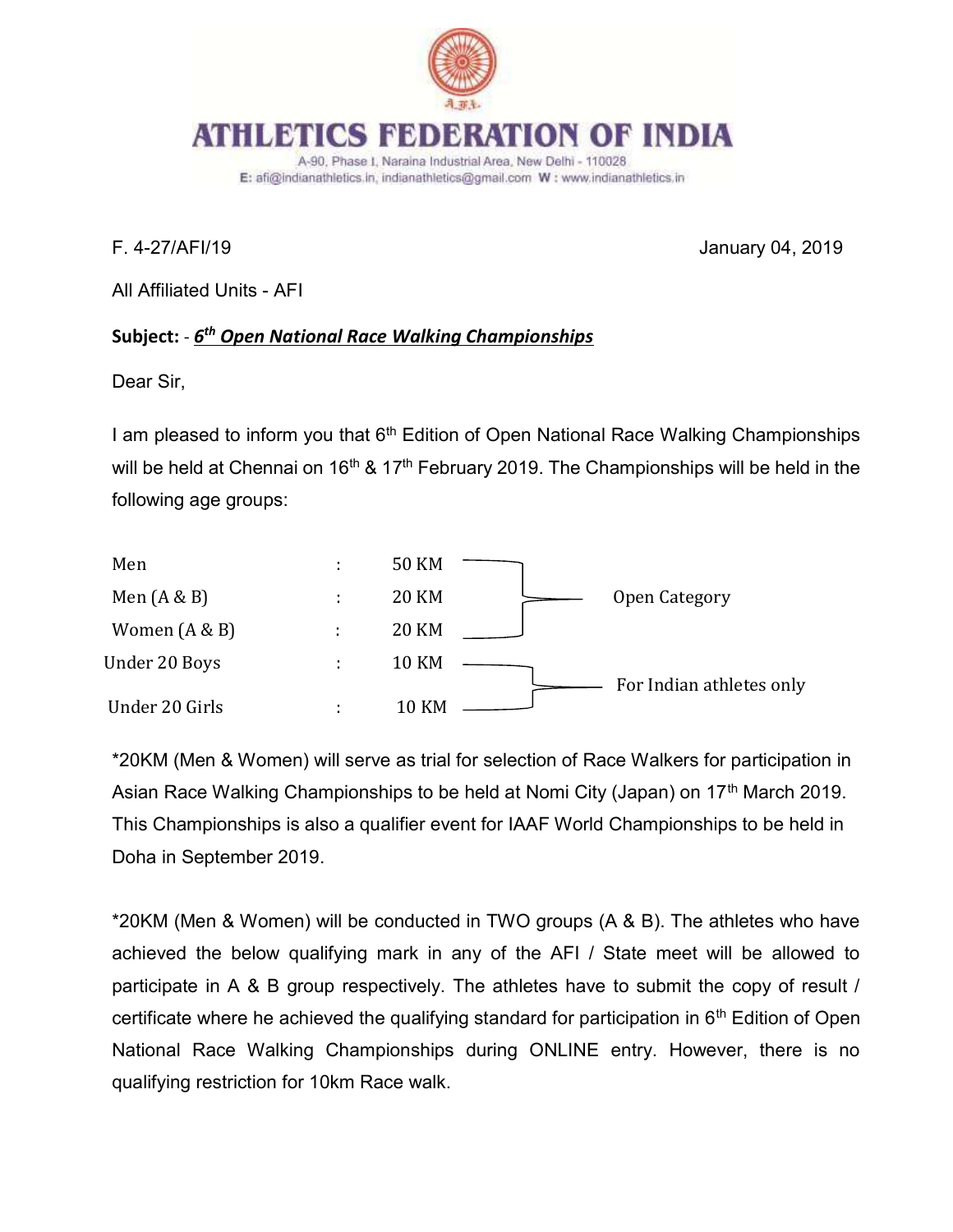| *20KM                           |                                 |
|---------------------------------|---------------------------------|
| Men's Group A<br>$\blacksquare$ | $1:28:00$ and below             |
| Men's Group B<br>$\blacksquare$ | above 1:28:00 and below 1:45:00 |
| <b>Women's Group A -</b>        | 1:42:00 and below               |
| <b>Women's Group B -</b>        | above 1:42:00 and below 2:00:00 |
| *50KM Men                       | 4:50:00<br>below<br>and         |

# Reckoning of age Under 20 Boys & Girls

Age Bracket: One should have born between 18<sup>th</sup> February 1999 and 17<sup>th</sup> February 2003.

### Age Verification

Under 20 Boys & Girls are required to bring original Birth Certificate from Municipality/ Corporation or 10<sup>th</sup> standard certificate issued by Central / State recognized educational board for verification by the Age Verification Committee / Team of Doctors. Athletes who are drop outs should bring Birth Certificate and school leaving certificate. Those athletes who have not gone to school at all should bring original Birth Certificate. Under-20 Athletes who do not bring the requisite proof of age, will not be allowed to participate.

### Fee

There is an Entry fee of INR 1000/- for Men & Women group while INR 250/- to be payable for Under 20 Boys & Girls group.

### Entry Form

The entry form is ONLINE through AFI Website www.indianathletics.in. Athletes can visit the website and can fill their entries ONLINE. The last date to submit the entry is  $8<sup>th</sup>$  February 2019 (midnight). The link will expire after the deadline and no changes/addition/deletion will be allowed after submitting the entry.

# Last date for receipt of entries

The last date for receipt of Online entry is  $8<sup>th</sup>$  February 2019. In no case entries received after the due date, will be accepted. The junior athletes, whose date of birth certificate is not attached in the entry form, will not be allowed to participate.